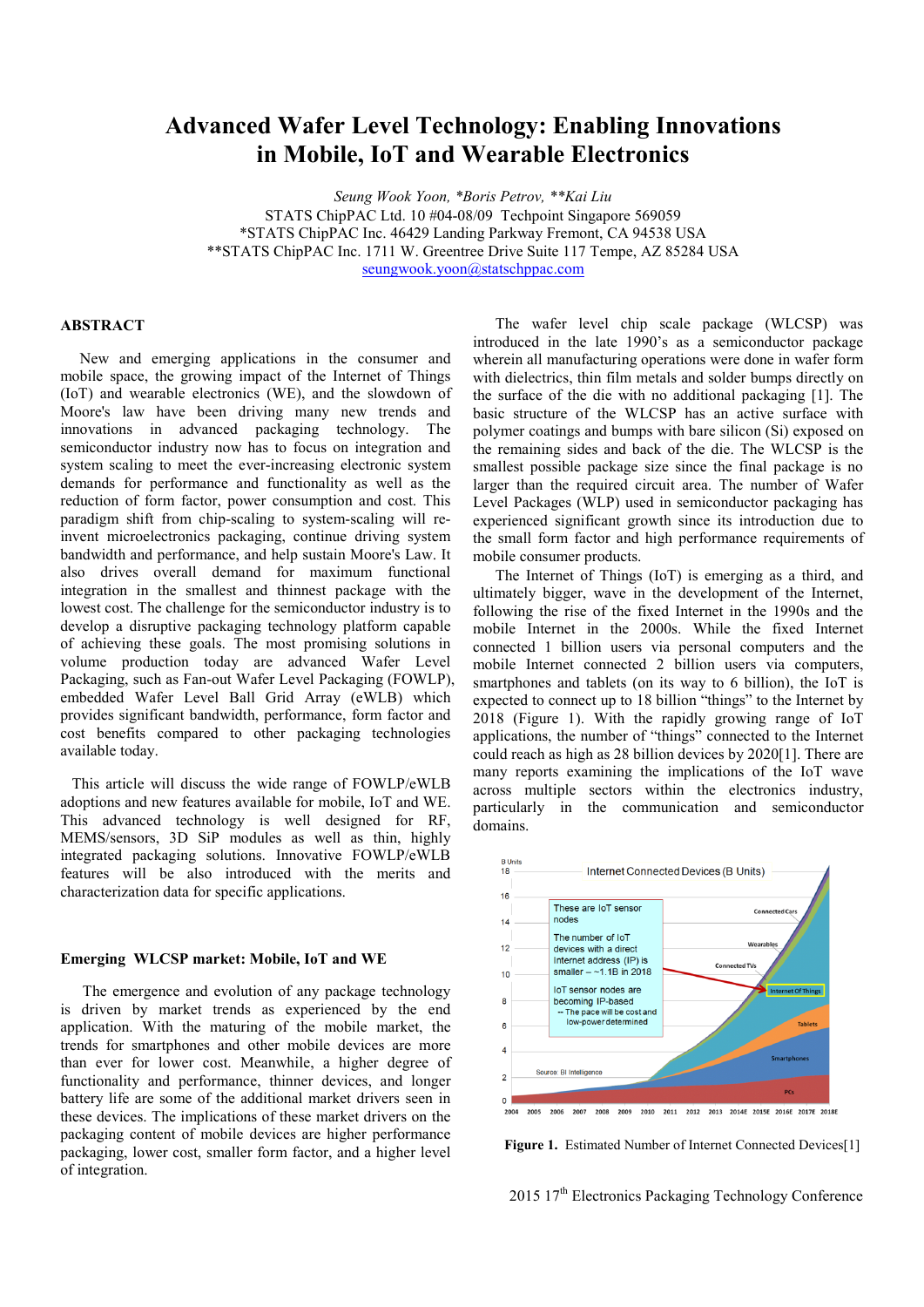# *Next-generation Packaging Requirements*

Semiconductor packaging has a significant impact on the overall device performance. Traditional packaging technologies are reaching their limits in terms of the performance, size and scalability required to meet the needs of emerging applications. Current and future demands of microelectronic systems in terms of performance, power consumption and reliability at a required cost are met by developing advanced silicon process technology, innovative packaging solutions based on chip and package system codesign, low cost materials, reliable interconnect technologies, and advanced assembly and test.

For internet connected devices, there are four interrelated requirements for an effective packaging solution: 1) Cost effectiveness, 2) Thinner and smaller form factor, 3) High performance, and 4) Integration. For mobile, IoT and WE devices, three types of integrated circuits (ICs) will be the primary drivers of semiconductor growth: 1) Specialized lowpower microcontrollers (MCUs, embedded processors with non-volatile memory (NVM) and power management functions); 2) Connectivity (Wi-Fi, Bluetooth®, GPS, cellular, ZigBee®, etc.); 3) Sensors and actuators (MEMS, image sensors, others).

These applications listed above and ICs require different process technology nodes and different process technologies—MCU (digital + mixed-signal + non-volatile memory), connectivity  $(RF + analog + antenna/security)$  and sensors (MEMS and non-MEMS). System-on-chip (SoC) could be an attractive solution if different functions can be placed in the same wafer fab solution. However, achieving such an all-in-one SoC solution can be quite difficult and often very costly. An alternative approach is to balance silicon-level and package-level integration, as evidenced by rapid expansion of system-in-package (SiP) modules. SiP modules provide the ability to not only integrate multiple technologies, but also additional components such as passives, antennas, etc., to create fully functional sub-systems. To illustrate the potential for miniaturization by use of SiP modules, Xiaomi's low-cost, high- performance MI3 smartphone, for example, contained approximately 850 electronic components, including ~22 filters, ceramic crystals, oscillators, ~103 diodes and small transistors, and ~670 passives.

## *Advanced Wafer-Level Technology ; eWLB/FO-WLP*

As a small, lightweight, high performance semiconductor package, wafer-level chip-scale packaging (WLCSP) has been a popular solution for space constrained mobile devices and is a compelling solution for new IoT and WE applications. WLCSP was introduced in the late 1990s as a semiconductor package wherein all manufacturing operations are performed in wafer form with dielectrics, thin-film metals and solder bumps applied directly on the surface of the die with no additional packaging [2]. The WLCSP provides the smallest possible package size since—the final package is no larger than the die itself. The volume of WLCSP used in the industry has experienced steady growth – driven by the small form factor and high-performance requirements of mobile consumer products.

For emerging applications requiring significantly higher performance and bandwidth, a transition from fan-in WLCSP

to fan-out wafer-level packaging (FOWLP) is often required to achieve maximum connection density, improved electrical and thermal performance and small package dimensions. FOWLP, also known as embedded wafer-level ball grid array (eWLB), is a versatile interconnection system processed directly on the wafer and is compatible with motherboard technology pitch requirements. Unlike fan-in wafer-level packaging, eWLB is not constrained by the semiconductor die size.

eWLB technology addresses a wide range of factors for mobile, IoT and WE applications. At one end of the spectrum is the need for a significant increase in input/output  $(I/O)$ density, a particular challenge as packages become progressively smaller and thinner. eWLB achieves fine line width and spacing as well as superior electrical performance, providing more design flexibility and a significant reduction in size than is possible with printed circuit board (PCB) technology. eWLB also provides the ability to integrate different active and passive elements, embedded very close to each other as an SiP. Complex thermal issues related to power consumption and device's electrical performance (including electrical parasitic and operating frequency) are successfully addressed by eWLB technology [3].

On the other side of the spectrum is the need to reduce assembly and test costs to meet consumer requirements for mobile, IoT and WE. The manufacturing process for eWLB is well established and lends itself to the use of large wafer and panel sizes, which provides compelling cost reductions over conventional wafer-level processing. The advantages of the unique manufacturing process are covered later in this article.

#### *eWLB/FO-WLP for Mobile, IoT and WE Applications*

As demonstrated by the evolution of cellular phones, product differentiation today is driven by ever-expanding functionality, feature sets, and faster communications. At the same time, consumers have made clear their desires for feature-rich products in compact form factors for portability. eWLB provides the smallest possible yet highest performing semiconductors. Currently all leading mobile products as well as some consumer electronics contain eWLB packages that are baseband processors, RF transceivers, connectivity devices, near field communication (NFC), security devices, MCUs, memory, memory controllers, RF MEMS and power management ICs (PMICs). There have been new opportunities and accelerated customer adoption in areas such as logic processors, MEMS, audio devices, fingerprint sensors and automotive devices.

In a number of cases, eWLB achieved a 20~40% reduction in package size as compared to other packaging solutions and over 50% volume reduction because of its slim and smaller form factor. For RF and high-frequency devices, eWLB showed less parasitic electrical performance, thus therefore, it also significantly improved overall device performance. In one example, a 77GHz SiGe mixer packaged as an eWLB achieved excellent high- frequency electrical performance due to because of the small contact dimensions and short signal pathways which that decreased parasitic effects. Higher power efficiency was found in eWLB solutions for PMIC devices compared to other package solutions. In terms of advanced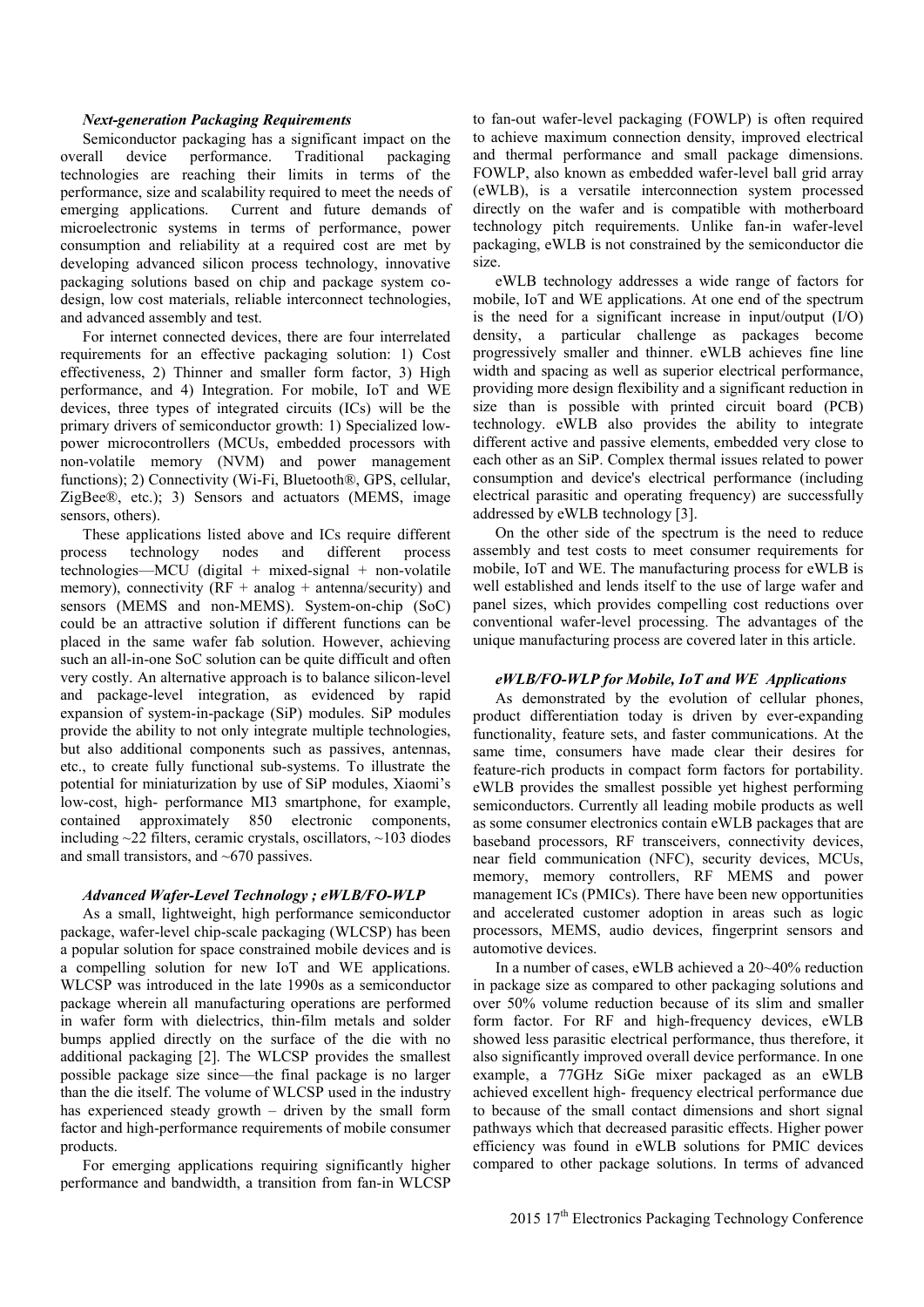silicon (Si) nodes, eWLB solutions are in high-volume production on 28nm and starting to ramp on 20nm devices.



**Figure 2.** eWLB products found in various mobile products and consumer electronics

There are a number of cases where eWLB has helped semiconductor companies achieve very specific and measureable results. Following are some examples as shown in Figure 3:

# *I. RF eWLB*

Redistribution layers (RDL) in eWLB are utilized for higher electrical performance and complex routing to meet electrical requirements (Figure 3a). RDL also can provide embedded passives (R, L, C) using a multi-layer structure. Excellent performance of transmission lines was reported in manufacturing eWLB (insertion loss 0.1dB/mm @ 10GHz, 0.25dB/mm  $@$  60GHz). Inductors in eWLB offer significantly better performance compared to inductors in standard on-chip technologies. Further improvement of the quality factor of the integrated inductor and capacitors by using low-loss thin-film dielectrics and molding compound in eWLB was reported as well.

#### *II. SiP eWLB*

FOWLP in a 3D configuration has received considerable customer interest for memory and advanced application processors by virtue of the higher routing density and form factor reduction. The requirement for SiP integration is also a growing trend for advanced application processors, MEMS and sensors in wearable electronics as way to cost-effectively achieve advanced silicon die partitioning for increased performance and integration in a reduced form factor. Figure 3b shows one of example of SiP eWLB which that has a number of discretes in the top package and is pre-stacked on the bottom eWLB to form a 3D SiP module with a thin profile. One example of the end application or device benefiting from such a 3D packaging concept could be an RF-FEM where the CMOS die is located in the bottom eWLB package, and other components including SAW filters, passives, duplexer, and low-noise amplifier (LNA) located in the top FBGA package. Discretes are removed from the

motherboard and relocated in the top package for a reduction in the space required on the mother board. Discretes are also more effective when they are close to the device, which significantly improves the overall performance as well as provides a power saving advantage. This SiP eWLB has demonstrated more attractive power efficiency performance compared to conventional packaging and it is representative of a significantly smaller packaging solution that is well-suited for IoT or WE devices.

# *III. Multi-Die eWLB*

Side-by-side multi-chip packaging can provide more design flexibility for SiP applications because a chip designer has more freedom in pad location, as well as circuit block allocation, as shown in Figure 3c. The 2.5D eWLB technology utilizes very fine-pitch metal line width and spacing as well as multi-layer RDL processing, providing better technical solutions for multi-chip packaging. Multi-die eWLB has already been in high-volume manufacturing for the last three years in applications such as RF, SoC, PMIC, and memory devices. Discrete multi-layer ceramic chip (MLCC) capacitors and integrated passive embedding have also been successfully demonstrated and qualified.

#### *IV. Future 2.5D/3D Applications with eWLB*

To enable higher interconnection density and signal routing, packages with multi-layer RDL and fine line/width spacing are fabricated and implemented on the eWLB platform. There are a number of development activities focused on further enhancements to highly integrated eWLB packaging solutions including finer line/space widths down to 2/2µm, ultra-thin package profiles (currently qualified for 0.3mm including solder ball) and multi-layer RLD (above 3 layers)[4]. Innovative structure optimization of 2.5D/3D eWLB provides dual advantages of both height reduction and enhanced package reliability.

# **Table 1.** Value Propositions of 3D eWLB-PoP

- 1. *PoP packages larger than 15x15mm have been enabled using eWLB HVM processes*
- 2. *Ultra Thin PoP solutions of 0.8mm total stacked package (300um total bottom package thickness with embedded high density vias).*
- 3. *Package successfully passed all Component Level and Board Level Reliability Tests*
- 4. *Enhanced thermal and electrical performance with shorter interconnection length compared to flipchip or WB solutions*
- 5. *Well controlled warpage for thinner package height*
- 6. *Top ball pitch comes down to 0.2mm (~ 1000 I/O in 15x15mm PKG)*
- 7. *Pre-stacked assembly option available for top package*

Successful reliability and mechanical/thermal characterization results on 3D eWLB-PoP package configurations demonstrate the capabilities of eWLB as an enabling technology for highly integrated miniaturized, low profile, and cost-effective solutions [5]. 3D eWLB-PoP is designed to meet the lower profile PoP requirement for mobile or tablet application with cost-effective solution. 3D eWLB-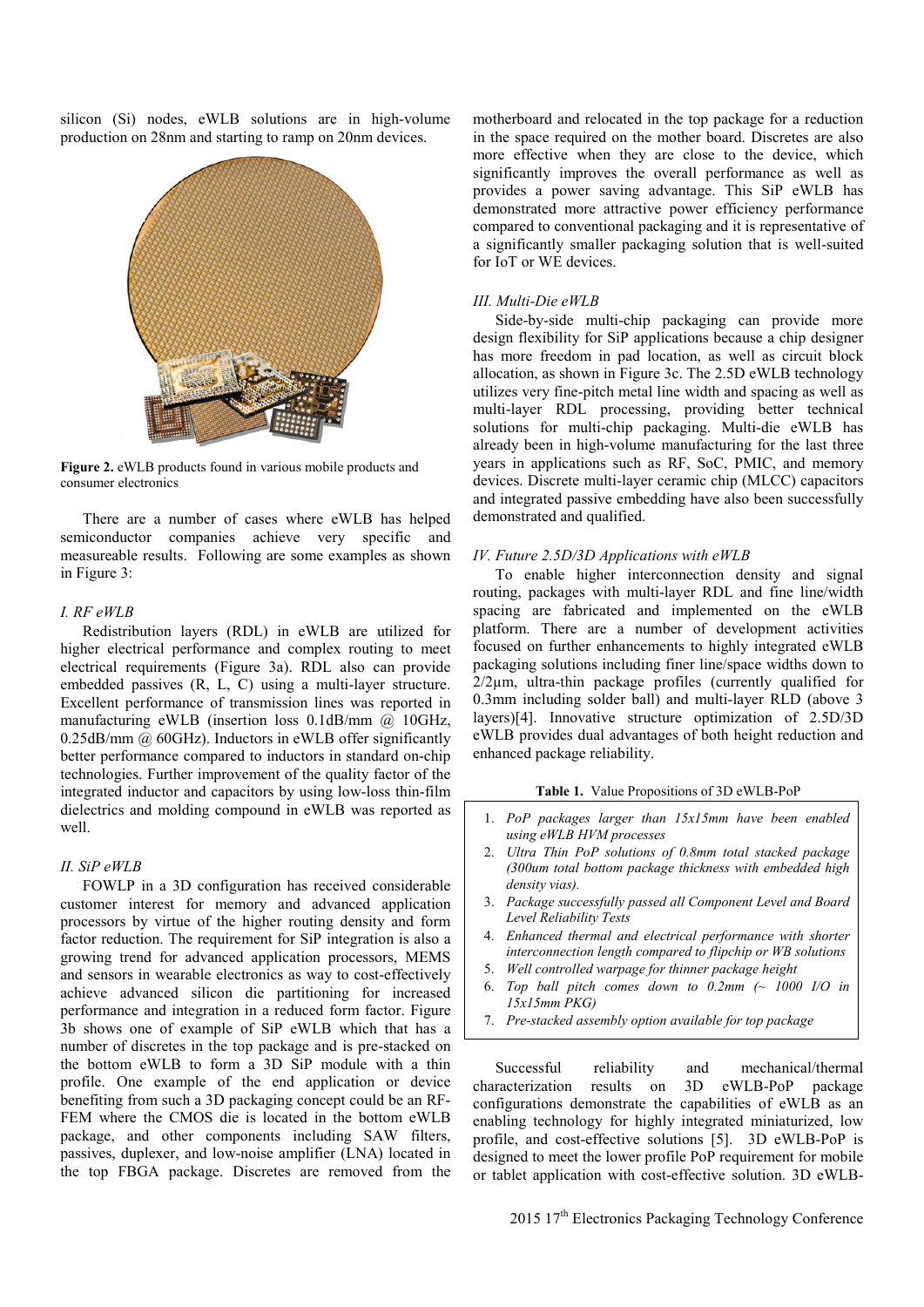PoP bottom has 300um package height so total stacked PoP height could be less than 0.8 mm after top memory package stacking (body thickness of 0.45mm). Table 1 shows value proposition of 3D eWLB-PoP technology.



**Figure 3.** Examples of eWLB for mobile, IoT & WE devices : (a) RF eWLB , (b) SiP-eWLB, (c) Multi-die eWLB , (d) 2.5D eWLB and (e)3D eWLB-PoP[5]

# *Cost-Effective Manufacturing Process; FlexLine [6]*

The commercial availability of new packaging technology is driven by economies of scale and return-on-investment (ROI). While there are multiple variants of fan-out packaging in development in the industry, eWLB is the only FOWLP solution in the market today that has been in high-volume manufacturing for several years. The eWLB manufacturing process has continued to evolve to the FlexLine manufacturing flow which is in volume production today. The FlexLine manufacturing method is wafer size agnostic, so one manufacturing module can produce fan-in (FI), fan-out (FO), and 3D fan-out products regardless of the incoming wafer size as illustrated in Figure 4. The same bill of materials, manufacturing method and manufacturing location can produce wafer-level packages from any silicon wafer size. Since Because the manufacturing module is wafer size agnostic, there is no risk of capital for investment in the manufacturing infrastructure. A change in loading between 200mm, 300mm, and 450mm incoming wafers does not adversely affect the manufacturing utilization. FlexLine provides the ability to scale a device to larger panel sizes for a compelling cost reduction compared to conventional waferlevel packaging methods. A cost effective manufacturing process is critical for the introduction of new products, such as wearable devices. The FlexLine process has been proven for advanced silicon nodes down to 28nm, ball pitches down to 0.35mm, and body sizes ranging from 2.0x2.0mm to over 10.0x10.0mm.



**Figure 4.** FlexLine seamlessly processes multiple silicon wafer diameters on the same manufacturing line to produce both FIWLP and FOWLP products.

#### **Conclusion**

Rapid growth of emerging mobile, IoT and WE devices will be enabled only by more compact and low-cost semiconductor packages with increased performance and packaging complexity. Wafer-level technology effectively accommodates new lithography nodes and provides a strong packaging platform to address performance, form factor, integration and cost requirements. In addition to providing higher bandwidth, ultra high-density, embedded capabilities, and improved thermal dissipation in a small, thin package format, advanced wafer-level packaging is an alternative for small flip-chip and large QFN packages and is quickly becoming a package of choice in the evolving mobile, IoT and WE markets. eWLB/FOWLP technology also provides the ability to tightly manage the co-design process and achieve silicon optimization, which is increasingly important in ultra cost-sensitive markets.

eWLB technology is an important wafer-level packaging solution that will enable the next-generation of a mobile, IoT and wearable applications. The advantages of standard fan-in